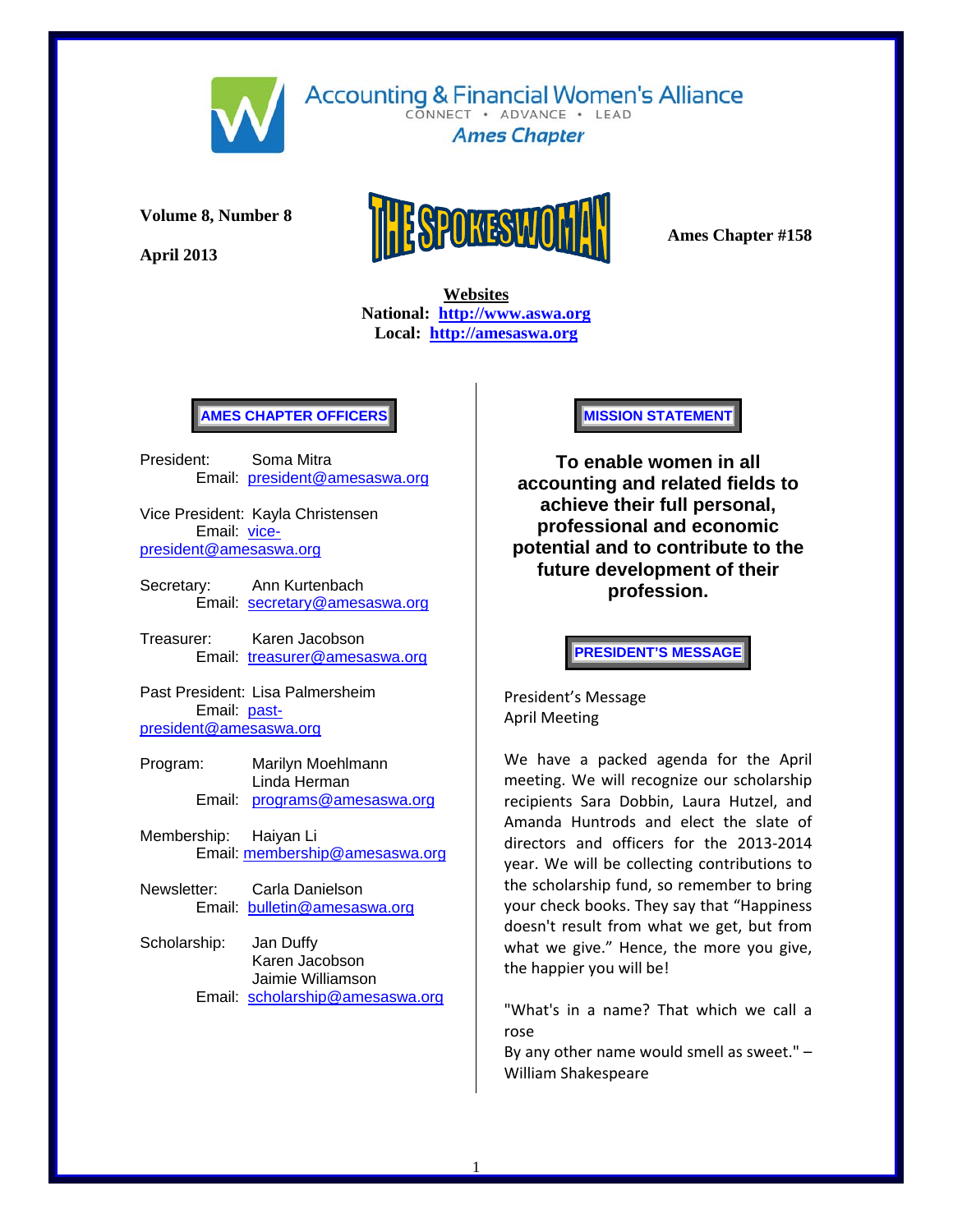

CONNECT · ADVANCE · LEAD **Ames Chapter** 

**Volume 8, Number 8** 

**April 2013** 



 **Websites National: http://www.aswa.org Local: http://amesaswa.org**

Whether our organization is called "American Society of Women Accountants" or "Accounting and Financial Women's

Alliance", we will continue to be the same group of professional women who want to network, gain knowledge, build leadership skills and grow - professionally and personally. We will continue to be the same group of dedicated career women who take pride in giving back to our communities by participating in mentoring programs, by promoting financial literacy, by helping prepare taxes for the IRS VITA program and so forth. We will continue to be the same group of friendly women who greet each other with a broad smile, an acknowledging wave, a reaching handshake, a friendly wink or a warm hug.

So, "What's in a name? …."

Let's take this name change opportunity to kick start our recruitment efforts by creating a "Launch Party" to celebrate our new name and invite prospective members to get the word out about the great membership benefits of belonging to our organization, recruit new members to our chapter, and spread the news of our new name. It also qualifies our chapter to apply for the Starburst Bonus Campaign award, where we can earn cash prizes for our chapter.

So, put on your creative hat, revive your inner "event planning" spirit and join us to

brainstorm ideas of how to design an amazing "launch party" for our chapter. I see this change as an opportunity, not a threat. Either way, change is here! It can be bloody or beautiful. It is entirely up to us!

Soma Mitra AFWA Ames Chapter

**AGENDA** 

AGENDA – April, 2013

- 1. Call to Order
- 2. Quorum
- 3. Approval of Minutes March 2013
- 4. Treasurer's report
- 5. Committee Reports
	- a) Programs
	- b) Scholarship
	- c) Membership
	- d) Bulletin
- 6. Old Business
	- a) Financial literacy report
	- b) Election of Officers and
		- Directors for 2013-2014
	- c) Rebranding efforts
		- d) Updates to chapter website
- 7. New Business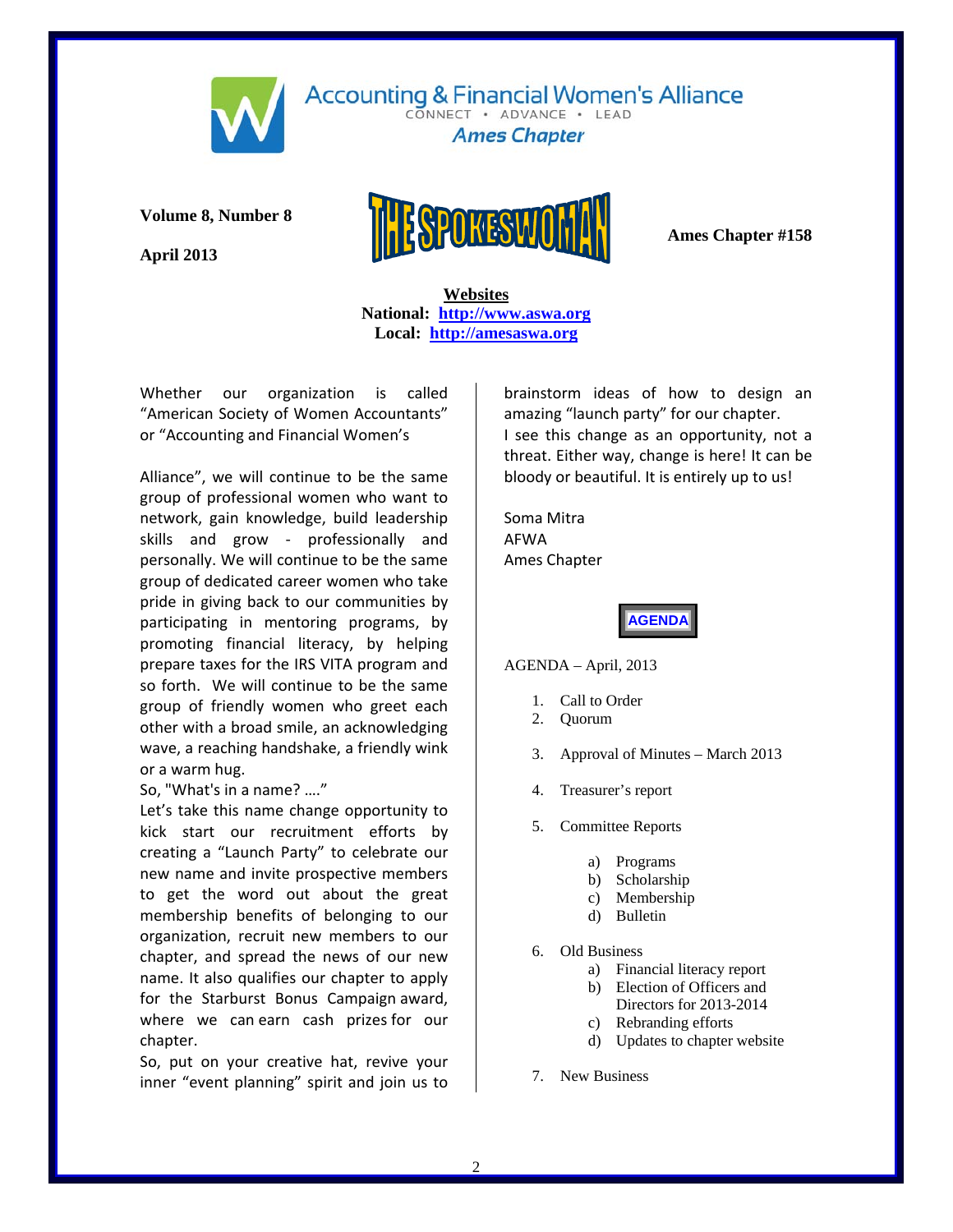

**Volume 8, Number 8** 

**April 2013** 



**Accounting & Financial Women's Alliance** CONNECT . ADVANCE . LEAD **Ames Chapter** 

 **Websites National: http://www.aswa.org Local: http://amesaswa.org**

- a) Chapter Publicity in local newspaper
- b) 3<sup>rd</sup> Quarter Chapter leader Report
- 8. Announcements
- 9. Adjournment

**MEETING INFORMATION** 

April 17th – "Who gets Grandma's Yellow Pie Plate?"

The April meeting will be at Buford's in the Quality Inn. Our speaker for April is Barb Wollan.

Barb Wollan is an Iowa State University Extension's Family Finance Program Specialist serving nine central Iowa counties. She has an M.A. from the University of Minnesota in Family Social Science and a B.S. from North Dakota State University in Home Economics Education.

She joined ISU Extension in 1995, following six years with Extension in Illinois and previous experience as a classroom teacher and a Family Development Specialist. She has expertise in personal finance and a special interest in low-income audiences.

#### **MARCH 2013 MINUTES**

**Minutes** Accounting and Financial Women's Alliance Ames Chapter #158 Membership Meeting March 20, 2013

- Call to Order: The March Membership Meeting of the Ames Chapter #158 was called to order by President Soma Mitra in Ames at 7:25 p.m. on Wednesday, March 20, 2013. Those in attendance were members Karen Jacobson, Ann Kurtenbach, Soma Mitra, Marilyn Moehlmann, Margaret Munson, Theresa Samson, Kate Mulder, Lisa Palmersheim, and Cindy Sippel. A quorum was present.
- Minutes: Karen Jacobson moved that the minutes of the February meeting be approved. The motion was seconded by Theresa Samson. Motion carried.
- Treasurer's Report: Karen Jacobson presented the Treasurer's report.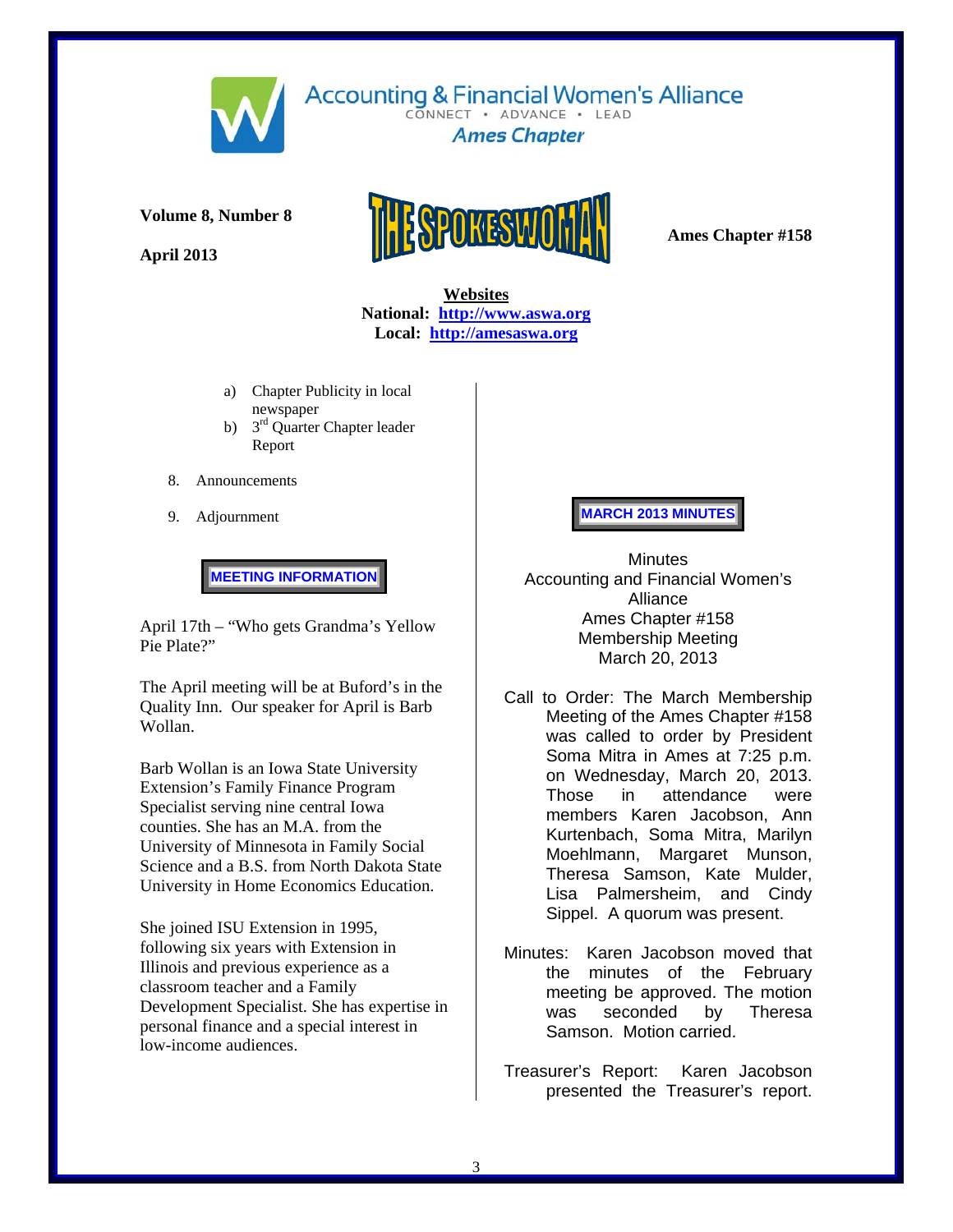

CONNECT . ADVANCE . LEAD **Ames Chapter** 

**Volume 8, Number 8** 

**April 2013** 



 **Websites National: http://www.aswa.org Local: http://amesaswa.org**

The report will be placed on file for review. Cindy Sippel moved that we close the savings account. The motion was seconded by Margaret Munson. Motion carried. In order for us to change the name of our organization at the bank, we will need to provide them with the minutes of the National meeting where the name was changed. In addition, Karen will print the computer screen of the rebranding to show the name change. Kate Mulder stated that the bylaws are written so that if National makes a change, we can adopt those changes automatically. Since we did not have our Christmas party and normally donate to the Scholarship Fund there, Karen reminded us that she is accepting donations for the Scholarship Fund. Cindy has the White House ornament which we could auction off.

## Committee Reports

A. Program: Marilyn Moehlmann reported that next month's program will be "Who gets Grandma's Yellow Pie Plate". Marilyn led a discussion of where we want to hold our meetings. There are fees for some of the meeting rooms.

- B. Scholarship: Karen reported that the scholarship checks have not been sent yet. The three scholarship recipients have been invited to the April meeting. Jan Duffy will work with the \$2,000 scholarship recipient on the National scholarship application. Kate Mulder suggested that the scholarship committee should put a photo in the newspaper of the scholarship recipients.
- C. Membership: No Report.

## Old Business

- A. Chapter Election: The Chapter is looking for members to fill the Vice President and Secretary offices. We also need an additional person for the Membership committee. Names were suggested for additional people to call.
- B. Financial Literacy progress report: Karen reported that she spoke to Todd Jorgensen with the Boys and Girls Club and he is having trouble getting kids to commit to attending their Leadership program and thus Karen and Lisa did not present the FDIC Money Smart Program, "Paying for College and Cars" in March as originally planned. There is some interest in the 10-13 age group, but there is not a program for them. Kate suggested that we pose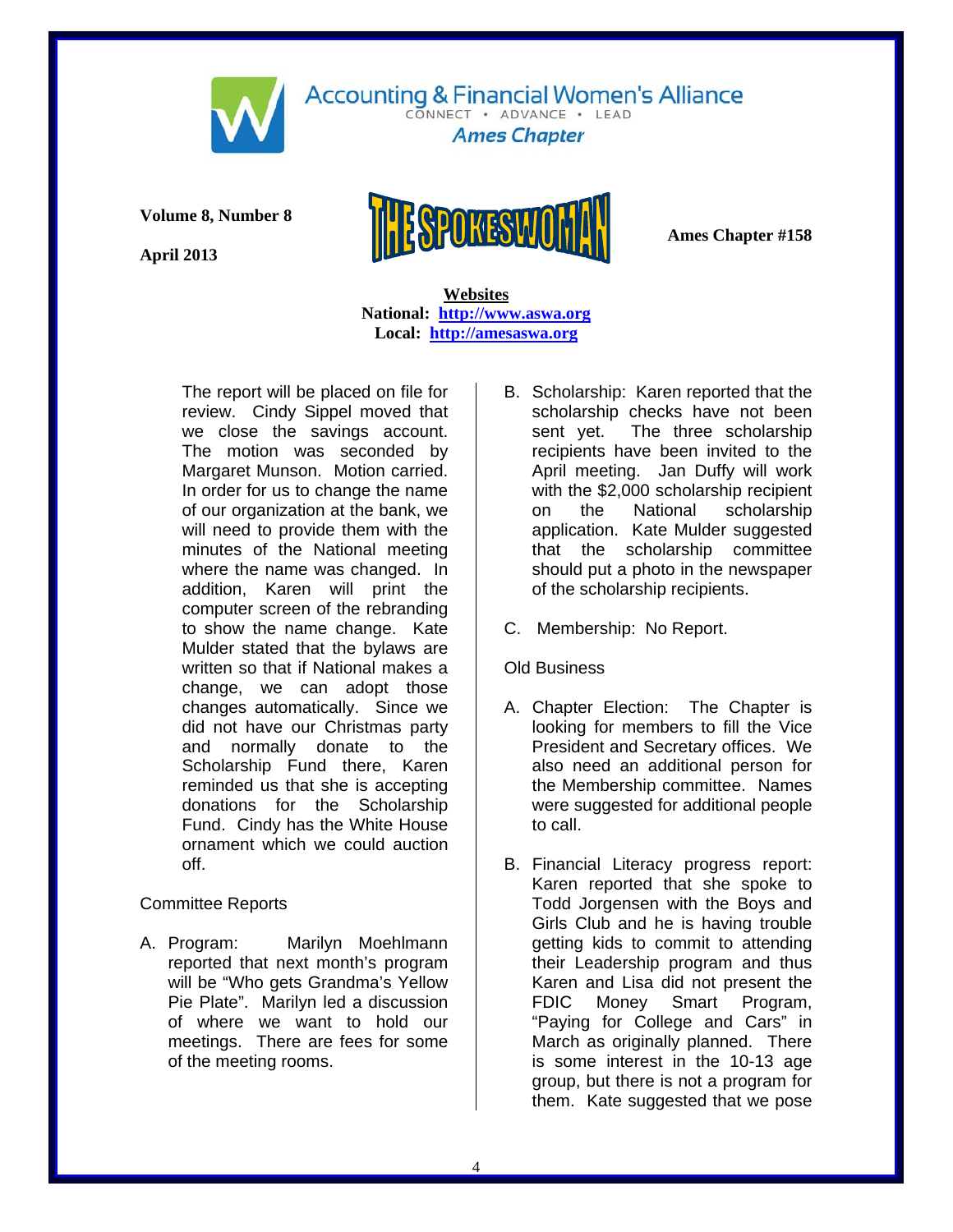

CONNECT · ADVANCE · LEAD **Ames Chapter** 

**Volume 8, Number 8** 

**April 2013** 



 **Websites National: http://www.aswa.org Local: http://amesaswa.org**

the question on AFWA Linked In and ask other chapters how they address this age group and what programs did they use. It was suggested that we could contact other youth groups in the county to see if they have an interest in the FDIC Money Smart Program. Karen suggested that we put something in the bulletin and ask members for suggestions for youth groups who might be interested.

New Business:

- A. Chapter Member of the Year Award: Kayla Christensen will chair the Member of the Year Award committee. The committee needs two more members. Cindy Sippel and Lisa Palmersheim volunteered.
- B. Rebranding Efforts: Margaret Munson updated our website with our new name and new green and blue logo. Margaret is also working on new nametags for our members. National would like us to host a launch party in the May-August time period. We discussed that we could have a launch party in conjunction with a membership drive. Kate commented that National is encouraging us to create excitement about this. National has created a "2013 Starburst Bonus Campaign" to encourage chapters to develop creative events and marketing

around the launch of our new name. Chapters can submit a 300 word essay about their launch parties and National is offering three prizes for creativity, with top prize of \$500. There is also one \$500 prize for the highest percentage membership recruitment between April 1<sup>st</sup> and September 30<sup>th</sup>, 2013. Soma Mitra will promote the rebranding effort in her President's Message.

Announcements:

- Karen Jacobson won the gift donated by Barbara Bennett.
- Our next meeting will be Wednesday, April 17<sup>th</sup>.

Adjournment: Meeting adjourned at 8:50 p.m.

Respectfully submitted,

Ann Kurtenbach, Secretary

**MEMBERSHIP REPORT** 

#### **Membership programs from National:**

1. Shoot for the Stars campaign: chapter can win \$1,000 by retaining at least 80% of the membership and earning 7.5% net increase in total membership since last fiscal year.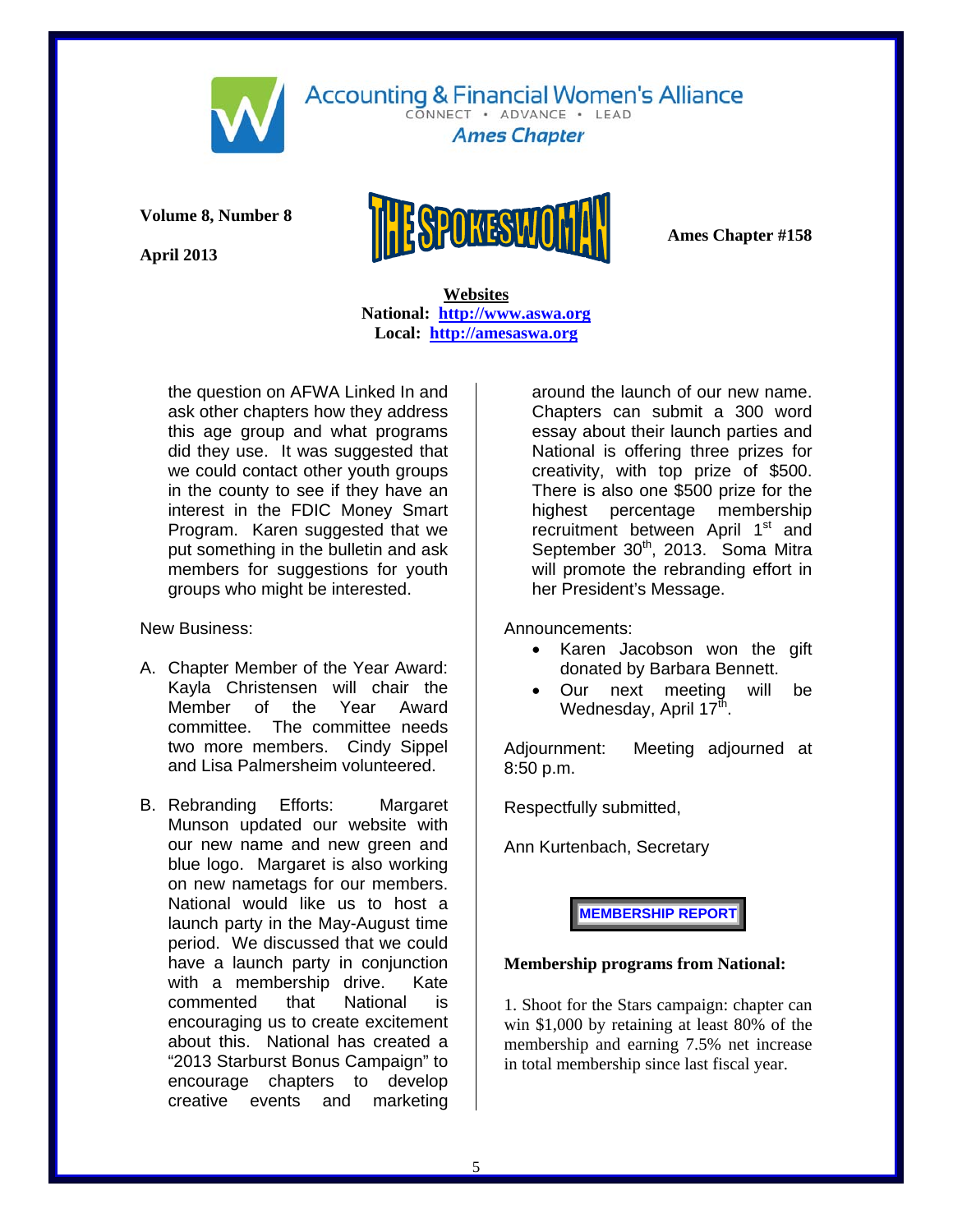

CONNECT . ADVANCE . LEAD **Ames Chapter** 

**Volume 8, Number 8** 

**April 2013** 



 **Websites National: http://www.aswa.org Local: http://amesaswa.org**

2. Individual Stargazer Award: individual members may compete for a chance to win a Kindle Fire or an iPad each time they recruit a new member.

3. Starburst Bonus Campaign: is designed to encourage chapters to develop creative events and marketing around the launch of our new name, Accounting & Financial Women's Alliance. This campaign rewards the most creative and successful chapters with cash prizes!

### **MEMBER OF THE YEAR AWARD**

It's that time! Each year we select a member of our chapter who we feel is deserving of the "AFWA *Member of the Year"* award. Please submit your nominations for "*AFWA Member of Year"* to the committee via Kayla Christensen (kayla@iastate.edu) by Tuesday, May  $14<sup>th</sup>$ ! We will be announcing this year's award winner at the June meeting

## **NEWSLETTER HISTORY**

## **Chapter Newsletter History**

A special thank you goes to Ann Kurtenbach for locating and forwarding

many of the bulletins that were missing from the Chapter web site. If you have electronic copies of any of the others, please email them to webmaster@amesaswa.org. If you have paper copies that could be scanned, please give them to Margaret Munson. Thank you.

**PROGRAM SCHEDULE** 

April 17th – "Who gets Grandma's Yellow Pie Plate"

May 15th – Jodi (Adams) Baker – Administrative Accounting Rules

(Formerly with the Iowa Licensing Bureau)

June 19th – Special Agents Dani Coleman & Beth Thompson, IRS

These agents are involved in tax fraud cases that involve prison sentences.

#### **NETWORKING LUNCH SCHEDULE**

|         |                   |                | <b>RSVP by Noon</b> |
|---------|-------------------|----------------|---------------------|
| Date    | <b>Restaurant</b> | Location       | on                  |
| Fri.    | Noodles &         |                |                     |
| 4/12/13 | Company           | 414 S. Duff    | Thur 4/11/13        |
| Thur    | Stomping          |                |                     |
| 5/23/13 | Grounds           | 303 Welch Ave. | Wed 5/22/13         |